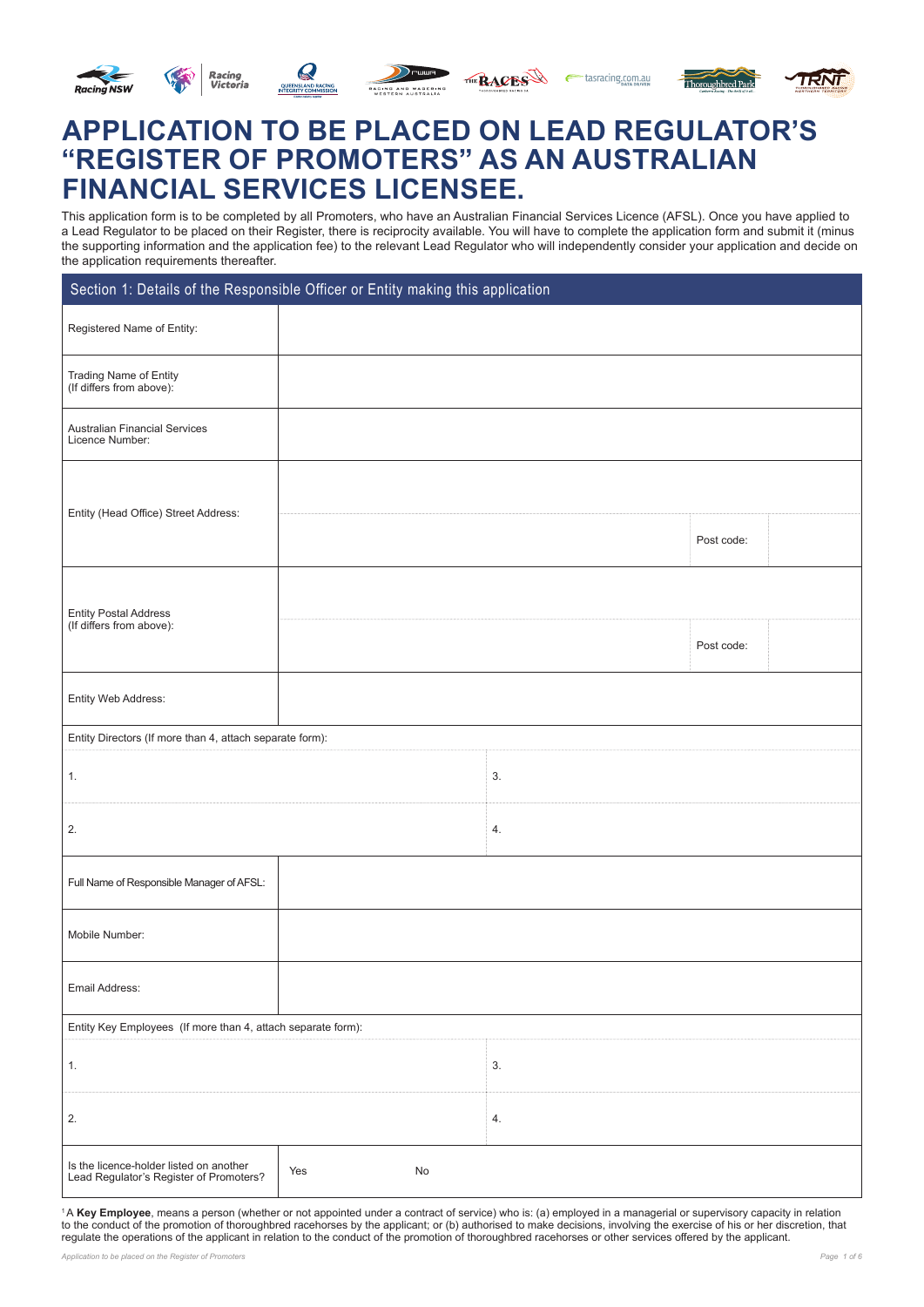## Section 2: Supporting Information

| a. | ASIC Certificate confirming the AFS Licence number                                                                                                                                               |
|----|--------------------------------------------------------------------------------------------------------------------------------------------------------------------------------------------------|
| b. | ASIC Company Extract (outlining each Director and Shareholder – and the shares held)                                                                                                             |
| C. | <b>Business plan</b>                                                                                                                                                                             |
| d. | Statement of the entities assets and liabilities                                                                                                                                                 |
| е. | Statement of your current occupation, expertise and experience to undertake the role of a Promoter and<br>if applicable how your current occupation will run in tandem with the role of Promoter |
| f. | Two (2) x racing industry character references (referring to the entity or the principal of the entity)                                                                                          |
| g. | A Credit Report from an accredited reporting agency (from each Director and Shareholder)                                                                                                         |
| h. | A statutory declaration from a CPA or CA (Attached to this Application Form)                                                                                                                     |
| i. | Evidence of Professional Indemnity Insurance or Investments Managers Insurance (relating to the entity)                                                                                          |
| j. | National Police Record Certificate (for all Shareholders/Directors of the business)                                                                                                              |
| k. | Application fee of \$495.00 (inc. GST) (include Credit Card details below)                                                                                                                       |

In support of this application to be placed on the Register of Promoters, have you attached the following supporting information? Please note that if you are currently registered on another lead regulator's Register of Promoters, the supporting information does not need to be provided. (Please tick):

### Credit Card Type (E.g. VISA/MasterCard/Diners/Amex):

Credit Card Number:

Credit Card Expiry Date: CVV:

Cardholder's Full Name: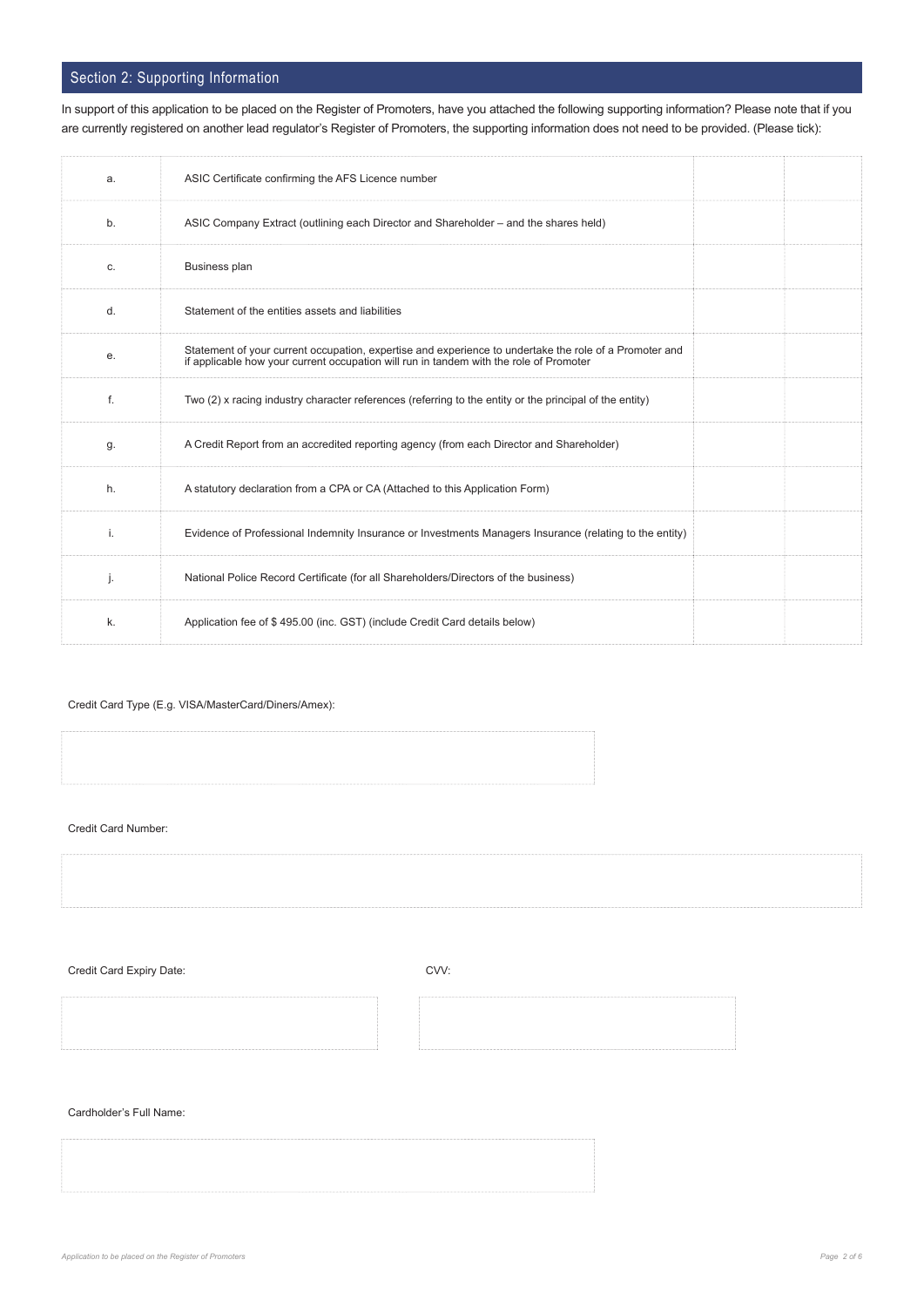| Section 3: Questionnaire |                                                                                                                                                                                                |     |           |  |
|--------------------------|------------------------------------------------------------------------------------------------------------------------------------------------------------------------------------------------|-----|-----------|--|
| $\mathbf{1}$             | Have you read and understood, the requirements of the ASIC Corporations (Horse Schemes) Instrument<br>2016/790 and Regulatory Guide 91 - horse breeding schemes and horse racing syndicates?   |     |           |  |
| $\overline{2}$           | Are you familiar with the requirements of the Personal Property Securities Act 2009?                                                                                                           |     |           |  |
| 3                        | Do you understand the requirements of the Product Disclosure Statement (PDS)?                                                                                                                  |     |           |  |
| 4                        | Are you aware that you must declare a manager for each scheme within a PDS?                                                                                                                    |     |           |  |
| 5                        | Are you aware that a separate bank account must be established for each scheme?                                                                                                                |     |           |  |
| 6                        | Are you aware that any advertising or material for publishing in any format including by social media<br>must be approved by the Lead Regulator before publishing?                             |     |           |  |
| $\overline{7}$           | Do you intend to enter into a purchase agreement with breeders and auction houses (e.g. credit terms)?                                                                                         |     |           |  |
| 8                        | Do you intend to purchase horses through lease finance?                                                                                                                                        |     |           |  |
| 9                        | If yes to (8), are you aware that the lease finance agreement must be disclosed within the PDS to the<br>potential investors?                                                                  |     |           |  |
| 10                       | Do you intend to retain shares in horses that you promote and if Yes, are you aware of the requirements<br>of your ownership % regarding initial share allocation and upkeep costs thereafter? |     |           |  |
| 11                       | Will the horses (or the scheme) be insured?                                                                                                                                                    | Yes | <b>No</b> |  |
| 12                       | How will you communicate information about the horse to the<br>syndicate members? How regularly will you communicate this<br>information?                                                      |     |           |  |
| 13                       | Who will oversee the business in your absence?                                                                                                                                                 |     |           |  |
| 14                       | How do you intend to manage the distribution of prizemoney?<br>(E.g. will a dividend be distributed monthly or immediately upon<br>receiving monies from the Principal Racing Authority)?      |     |           |  |
| 15                       | Are there any additional benefits for syndicate members (E.g.<br>promotions, hospitality, gifts upon entry)?                                                                                   |     |           |  |
| 16                       | Who will train your horses?                                                                                                                                                                    |     |           |  |
| 17                       | Where will your horses be agisted when spelling?                                                                                                                                               |     |           |  |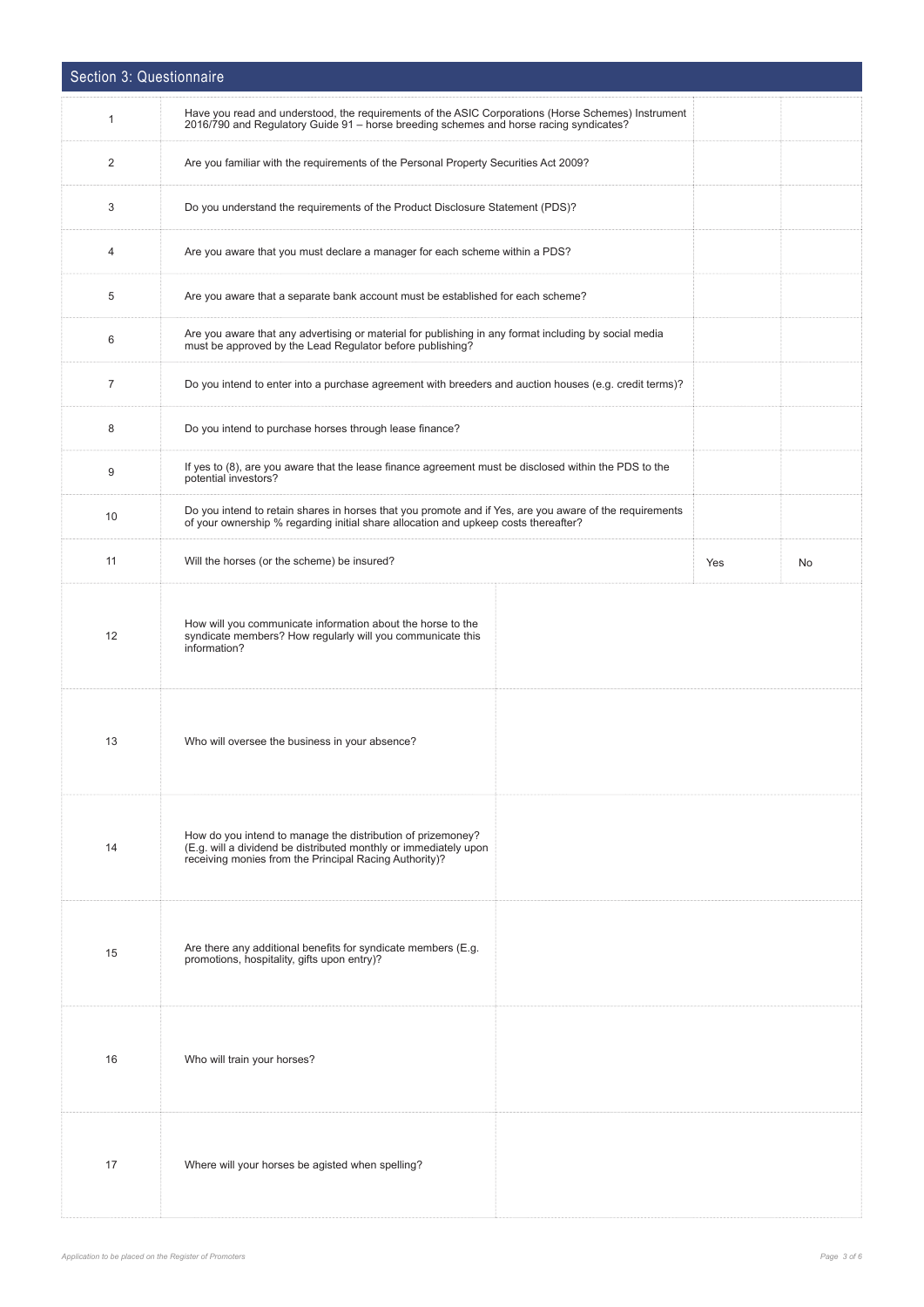| 18 | Who is your bloodstock advisor?                                                                                                                                                                                                                                                                                                                                                                                                                                                                                                                                                   |     |  |
|----|-----------------------------------------------------------------------------------------------------------------------------------------------------------------------------------------------------------------------------------------------------------------------------------------------------------------------------------------------------------------------------------------------------------------------------------------------------------------------------------------------------------------------------------------------------------------------------------|-----|--|
| 19 | Are you, or any Director, Responsible Officer or Key Employee currently under any ban or restriction<br>imposed by any Racing Authority or other sporting authority in any State or Country?<br>If yes, please provide details:                                                                                                                                                                                                                                                                                                                                                   | Yes |  |
|    |                                                                                                                                                                                                                                                                                                                                                                                                                                                                                                                                                                                   |     |  |
| 20 | Do you, any Director, Responsible Officer or Key Employee have any charges pending against them, or<br>open or unfinished inquiries, investigations or matters before any Racing Authority?<br>If yes, please provide details:                                                                                                                                                                                                                                                                                                                                                    | Yes |  |
|    |                                                                                                                                                                                                                                                                                                                                                                                                                                                                                                                                                                                   |     |  |
| 21 | Have you, or any Director, Responsible Officer or Key Employee ever been suspended, disqualified,<br>warned off, penalised or placed on a forfeit list as a defaulter or refused a licence, permit or registration<br>by any Racing Authority or other sporting authority in any State or Country? f yes, please provide details:                                                                                                                                                                                                                                                 | Yes |  |
|    |                                                                                                                                                                                                                                                                                                                                                                                                                                                                                                                                                                                   |     |  |
| 22 | Have you, or any Director, Responsible Officer or Key Employee in the last 10 years, been:<br>• Found guilty of a criminal offence?<br>• Imprisoned? and/or<br>• Placed on parole?<br>• Or forfeited bail?<br>If yes, please provide details:                                                                                                                                                                                                                                                                                                                                     | Yes |  |
|    |                                                                                                                                                                                                                                                                                                                                                                                                                                                                                                                                                                                   |     |  |
| 23 | Are there any current criminal proceedings (or charges) or civil proceedings pending against you, or any<br>Director, Responsible Officer or Key Employee?<br>If yes, please provide details:                                                                                                                                                                                                                                                                                                                                                                                     | Yes |  |
|    |                                                                                                                                                                                                                                                                                                                                                                                                                                                                                                                                                                                   |     |  |
| 24 | Personal Bankruptcy and/or Company Insolvency:<br>• Have you, or any Director, Responsible Manager or Key Employee in the last 10 years, been declared<br>bankrupt or insolvent? and/or<br>• Do you, or any Director, Responsible Manager or Key Employee currently have any bankruptcy<br>proceedings or Civil proceedings pending against you? and/or<br>• Has any Company which you, or any other Director and/or Shareholder been an officeholder of, been<br>insolvent (including: Voluntary Administration, Liquidation or Receivership)<br>If yes, please provide details: | Yes |  |
|    |                                                                                                                                                                                                                                                                                                                                                                                                                                                                                                                                                                                   |     |  |
| 25 | Have you, or any Director, Responsible Officer or Key Employee been convicted of any indictable<br>offence or banned by ASIC?<br>If yes, please provide details:                                                                                                                                                                                                                                                                                                                                                                                                                  | Yes |  |
|    |                                                                                                                                                                                                                                                                                                                                                                                                                                                                                                                                                                                   |     |  |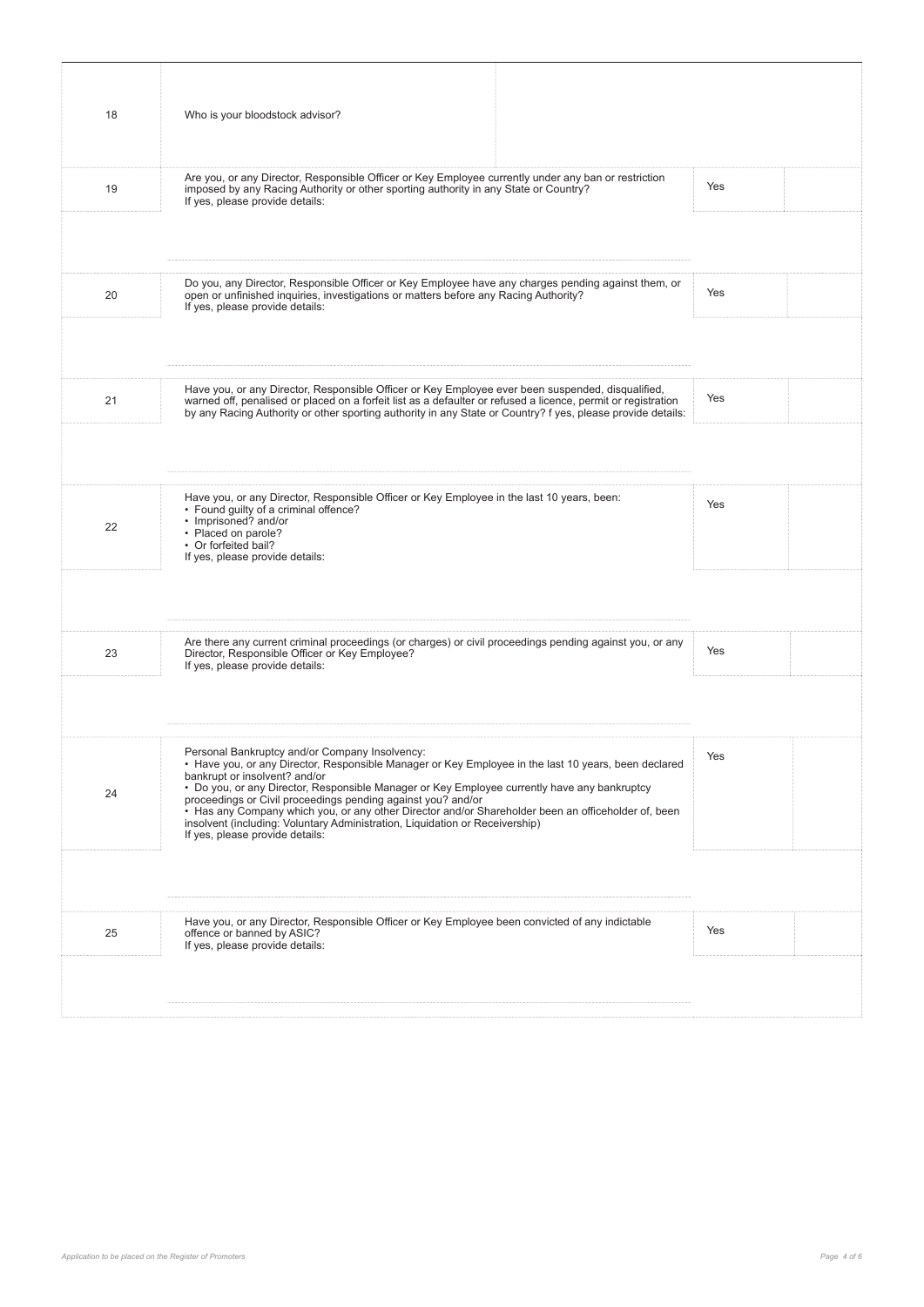### Section 4: Privacy, acknowledgment and consent

#### **In the event of such Approval being granted, the Applicant, Director/s, Responsible Officer and Key Employees agree to be subject to and be bound by:**

(a) The Rules of Racing (including the Local Rules of Racing and Betting) of each Principal Racing Authority as amended or varied by each Principal Racing Authority.

(b) The terms and conditions of the approval as published by each Principal Racing Authority.

(c) Such regulations, guidelines and directions as may from time to time be formed, made or given by each Principal Racing Authority.

(d) The Promoter submits to the exclusive jurisdiction of each Principal Racing Authority, its officials and Stewards in respect of all matters arising in relation to racing in the State or Territory of that Principal Racing Authority.

(e) That each Lead Regulator may in its absolute discretion refuse to grant this application or may grant this application subject to conditions.

(f) That the Approval may be canceled or revoked at any time by any or all of the Principal Racing Authorities without the giving of any reason in accordance with the Rules.

(g) That I/We shall not be exempted from personal liability arising under the Rules of Racing for or by any reason whatsoever.

(h) To comply with each Lead Regulator's directions or requirements in relation to the advertising or the promotion of horse racing schemes or the offering of shares

(i) To promptly comply with a request from a Lead Regulator for the production of information, accounts, receipts or other documents relating to the promotion of horse racing schemes or the offering of shares.

(j) Not to make any public statement or comment concerning any matter currently the subject of investigation or hearing by the Principal Racing Authorities, or the Stewards, Committee or Appeals Panel/Tribunal or other body authorised by each.

(k) To authorise each Lead Regulator or its authorised agent, to inspect any documents, records, computer systems or other device in connection with my promotion activities.

(l) To promptly comply with any requests or requirements of each Lead Regulator exercising its functions as a Principal Racing Authority or as Lead Regulator.

(m) To promptly comply with any requirements of the ASIC.

(n) To adhere to each Lead Regulator directions and policies concerning the operation of my promotion business, including but not limited to the list of policies relating to Promoters as displayed on each Lead Regulator's website, as amended.

(o) A Promoter may only trade or operate under a name which is approved by the Lead Regulator, and if necessary registered with the Department of Fair Trading. Such approved name shall be displayed at all times on the Promoters website, forms and any other correspondence during the term of such Approval.

#### **Applicant acknowledges and warrants that:**

(a) the information contained in this application is complete, true, correct and not misleading (in either its content or by omission);

(b) the Applicant has made all reasonable enquiries of the Applicant's Directors, Responsible Officers and Key Employees in connection with matters disclosed in Section 4;

(c) This application for the Promoter's Approval has been appropriately authorised and executed by or on behalf of the Applicant.

(d) I/We understand that it is a serious offence under the Rules of Racing to make a false declaration and failure to accurately answer these questions may lead to this application being refused.

#### **Applicant**

Print name Signature Date

#### **Directors of AFS Licensee:**

Print name Signature Date Print name Signature Date Print name Signature Date

Once completed, please sign where applicable and return to PRA for lodgement along with all relevant information as per Section 2 – Supporting Information. PRA does not accept any liability for matters relating to, or arising from, the applicants conduct and activities as an AFS Licensee.